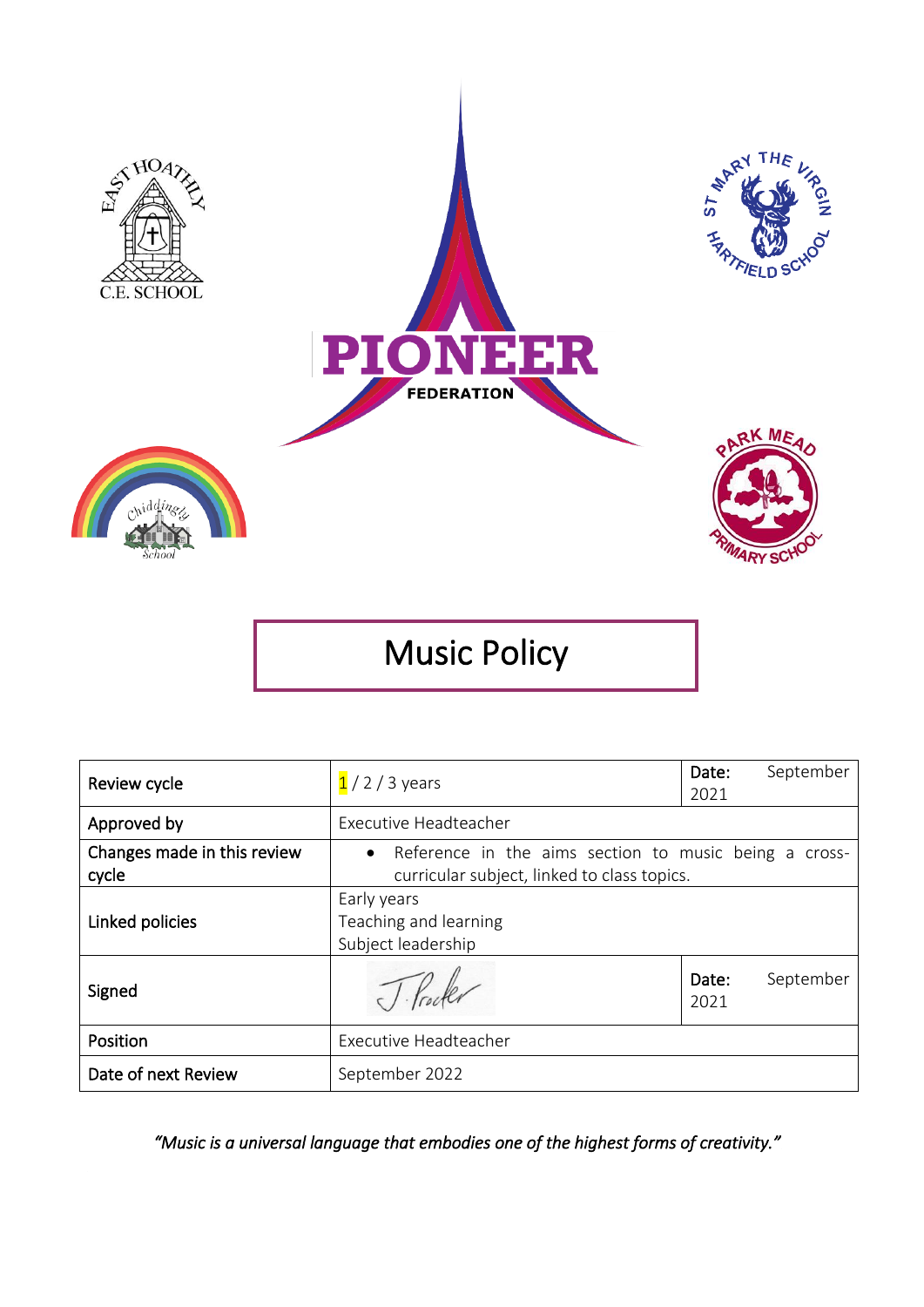# Our aims in teaching music are that all children will have the opportunity to experience:

- a cross-curricular subject, linked to class topics in accordance with the National Curriculum.
- lessons appropriately resourced in time, space and equipment.
- lessons pitched at the right level to enable pupils to be challenged.
- lessons built on previous experience.
- support from the whole school community in relevant activities.
- singing songs on a regular basis either in assembly or in class.
- listening to music as they walk through school and go into assembly.

## Music Policy

# Teaching and learning

Music is important because:

- it is fun and an enjoyable activity.
- it helps build confidence and self-esteem.
- it can develop a love of music which may be important in later life in the pursuit of leisure.
- it helps children to work co-operatively.

Children will learn to listen carefully and respond physically to a wide range of music. They will play musical instruments and learn a variety of songs from memory, adding accompaniments and creating short composition, with increasing confidence, imagination and control. They will explore how sounds and silence can create moods and different effects.

Each Music session will have:

- a clear Learning Objective.
- an element of speaking and listening.
- modelling of activities at a level which is appropriate to the needs of the children within the class being taught.
- a plenary or series of mini plenaries used throughout the lesson to reinforce the Learning Objective, address misconceptions, refer back to the Success Criteria or to move the children's learning on further.
- over the course of a unit, the lessons taught will include performance, composition, specific listening tasks, and giving and listening to appraisal and constructive criticism.

Music is taught, wherever possible, as part of an integrated topic focusing on the musical elements. Music is taught throughout the year, with special events being held throughout the year to focus on different elements of the music curriculum – such as talent shows, end of term shows and celebrations.

Class teaching, co-operative group work and individual work are used where appropriate. The teacher leads where appropriate and gives opportunities for composition, performance and experimentation.

All schools have subscription to 'Charanga' music scheme (if they wish to use it) which:

- enables all areas of the national curriculum to be met.
- provides teachers with greater confidence in the teaching of music as resources and onscreen prompts are provided.